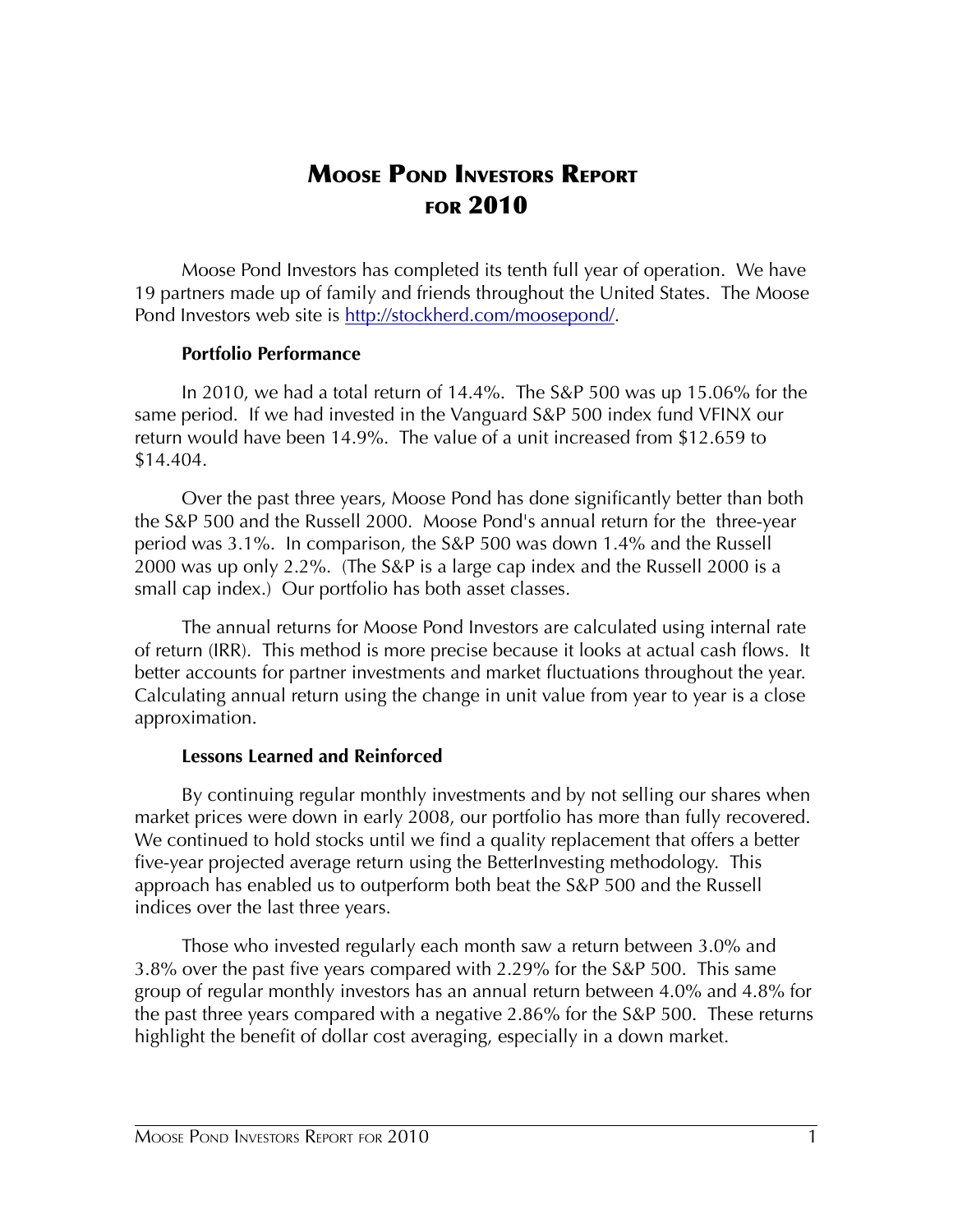Here is a table comparing the 10-year return for Moose Pond with the Vanguard S&P 500 index fund (large cap stocks) and the Russell 2000 (small cap stocks).

| Year      | <b>Total</b><br><b>Return</b> | <b>VFINX</b><br><b>S&amp;P 500</b> | <b>Russell</b><br>2000 | <b>Value of one</b><br>unit | <b>Total NAV</b> |
|-----------|-------------------------------|------------------------------------|------------------------|-----------------------------|------------------|
| 2010      | 14.4%                         | 14.9%                              | 26.9%                  | \$14.404                    | \$69,434         |
| 2009      | 30.0%                         | 27.0%                              | 27.2%                  | \$12.659                    | \$54,687         |
| 2008      | $-28.7\%$                     | $-37.3\%$                          | $-33.8%$               | \$9.816                     | \$40,050         |
| $3$ -year | $3.1\%$                       | $-1.4\%$                           | 2.2%                   |                             |                  |
| 2007      | $-2.3\%$                      | $5.2\%$                            | $-1.6\%$               | \$13.648                    | \$47,909         |
| 2006      | $6.1\%$                       | 14.2%                              | 18.4%                  | \$13.894                    | \$42,974         |
| 5-year    | $2.6\%$                       | $2.0\%$                            | $4.5\%$                |                             |                  |
| 2005      | $0.0\%$                       | $5.3\%$                            | 4.6%                   | \$13.107                    | \$33,757         |
| 2004      | 13.7%                         | 12.0%                              | 18.3%                  | \$13.221                    | \$25,289         |
| 2003      | 22.6%                         | 30.7%                              | 47.3%                  | \$11.784                    | \$14,144         |
| 2002      | $-19.0\%$                     | $-21.5%$                           | $-20.5%$               | \$9.726                     | \$6,539          |
| 2001      | 18.7%                         | $-8.3\%$                           | 2.5%                   | \$11.970                    | \$4,904          |
| 10-year   | 3.3%                          | $3.4\%$                            | 6.3%                   |                             |                  |

#### **Annual Returns from 2001-2010**

Note: The VFINX comparison is based on actual cash flows and assumes dividend reinvestment. The Russell 2000 just shows total annual return for the index with dividends.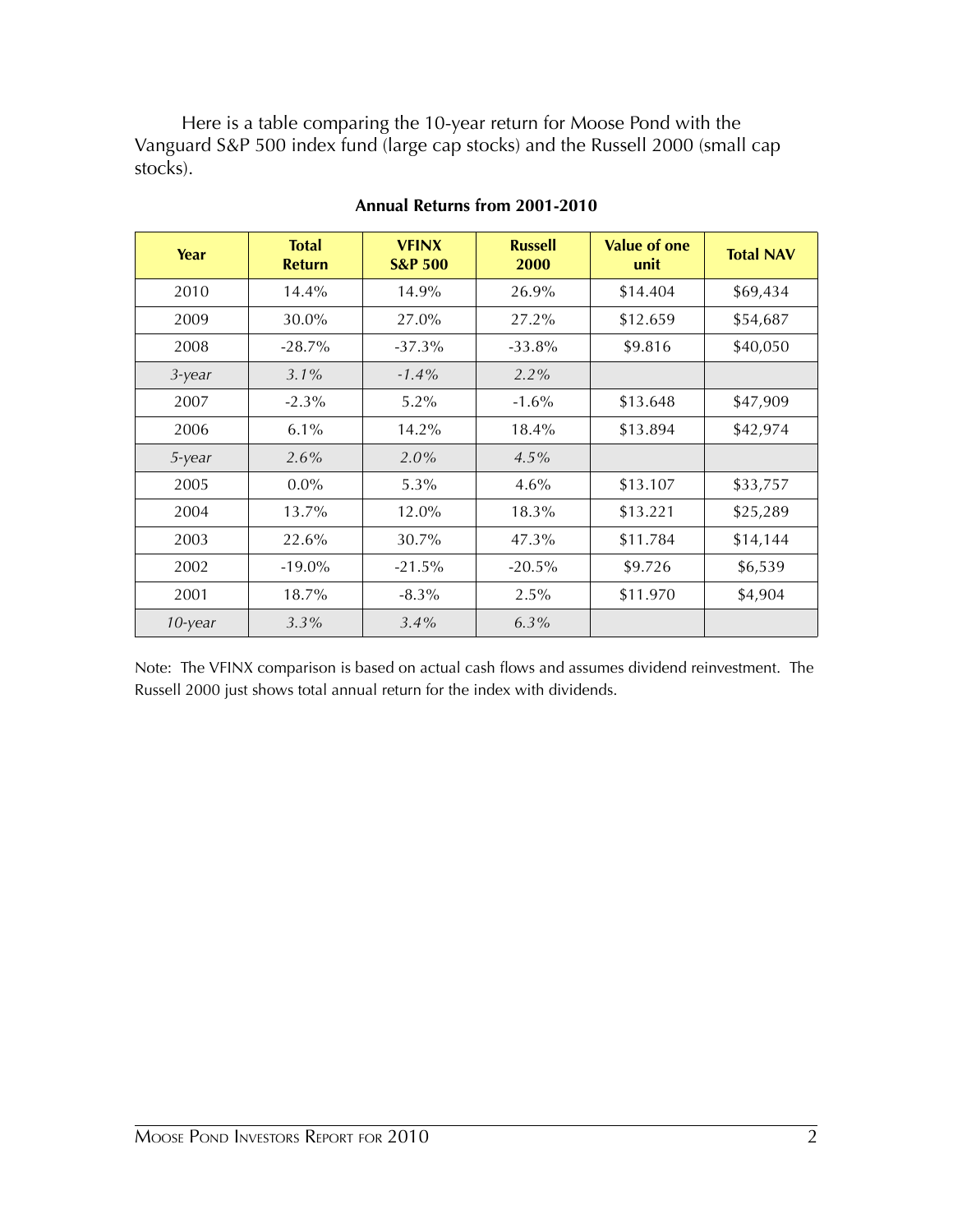#### **Moose Pond Investors Portfolio**

At year end, our portfolio had a market value of \$69,434. One unit in Moose Pond Investors was worth \$14.404. We were very close to fully invested at that end of the year with a cash position of only \$368.33 or 0.5%. We held 21 stocks and 4 ETFs in the portfolio. The ETFs help to round out several asset classes (small cap and REITs). Also, we have been using the Vanguard Total Stock Market Index (VTI) to hold funds waiting reinvestment in order to maintain a fully invested market position.

| <b>Current Holdings</b>         | <b>Shares</b> | <b>Value</b> | <b>Percent</b> | <b>Bought</b> | Gain      | IRR w/div  |
|---------------------------------|---------------|--------------|----------------|---------------|-----------|------------|
| Almost Family (AFAM)            | 62.9          | 2,418        | 3.5%           | 10/11/10      | \$418     | <b>NMF</b> |
| Amgen Co (AMGN)                 | 35            | 1,924        | 2.8%           | 08/05/04      | $-$170$   | $-1.60%$   |
| Automatic Data Processing (ADP) | 63.8          | 2,955        | 4.3%           | 07/25/02      | \$472     | 15.70%     |
| Cardinal Health Inc. (CAH)      | 78.1          | 2,992        | 4.3%           | 11/11/03      | \$600     | 6.20%      |
| Conoco Philips (COP)            | 39.9          | 2,720        | 3.9%           | 06/13/07      | $-$167$   | 0.80%      |
| FactSet Research Systems (FDS)  | 36.1          | 3,386        | 4.9%           | 03/12/04      | \$2,184   | 33.70%     |
| General Electric (GE)           | 214.9         | 3,931        | 5.7%           | 04/14/08      | \$418     | 8.60%      |
| Illinois Tool Works Inc. (ITW)  | 59.9          | 3,199        | 4.6%           | 02/07/06      | \$820     | 10.60%     |
| Intel Corp (INTC)               | 137.5         | 2,892        | 4.2%           | 02/01/01      | $-$159$   | 0.40%      |
| Jack Henry & Associates (JKHY)  | 103.5         | 3,016        | 4.3%           | 08/11/05      | \$1,051   | 10.30%     |
| Johnson & Johnson (JNJ)         | 33            | 2,042        | 2.9%           | 11/21/03      | \$159     | 4.60%      |
| Maxim Integrated Prod (MXIM)    | 69.4          | 1,640        | 2.4%           | 02/02/05      | $-$ \$645 | $-4.20%$   |
| Medtronic Inc. (MDT)            | 68            | 2,522        | 3.6%           | 08/30/07      | $-$ \$640 | $-8.70%$   |
| Microsoft Corp. (MSFT)          | 112.1         | 3,128        | 4.5%           | 06/13/07      | $-$ \$25  | 1.40%      |
| Patterson Co. (PDCO)            | 88            | 2,696        | 3.9%           | 03/07/03      | \$158     | 2.10%      |
| Sanofi-Aventis ADS (SNY)        | 54.3          | 1,752        | 2.5%           | 07/14/10      | \$52      | 6.60%      |
| Sun Hydraulics Corp. (SNHY)     | 63.1          | 2,385        | 3.4%           | 07/30/07      | \$551     | 10.00%     |
| Transocean Ltd (RIG)            | 48.6          | 3,378        | 4.9%           | 07/29/08      | $-$ \$316 | $-6.20%$   |
| Wal-Mart Stores Inc. (WMT)      | 41.6          | 2,243        | 3.2%           | 08/17/05      | \$257     | 4.20%      |
| Walgreen Co. (WAG)              | 73.8          | 2,876        | 4.1%           | 11/22/06      | \$7       | 1.30%      |
| Wells Fargo & Company           | 87.5          | 2,713        | 3.9%           | 06/13/07      | $-$ \$97  | 0.80%      |
| Vanguard Small Cap (VB)         | 24.1          | 1,611        | 2.3%           | 12/31/10      | $-$ \$8   | <b>NMF</b> |
| Vanguard Small Cap Value (VBR)  | 22.2          | 1,614        | 2.3%           | 12/31/10      | $-$ \$10  | <b>NMF</b> |
| Vanguard Total Market (VTI)     | 59.5          | 3,292        | 4.7%           | 01/15/04      | \$958     | 10.20%     |
| Vanguard U.S. REIT (VNQ)        | 88.5          | 5,744        | 8.3%           | 08/28/09      | \$935     | 33.70%     |
| Cash                            |               | 368          |                |               |           |            |
| <b>Total</b>                    |               | \$69,434     |                |               | \$6,782   |            |

#### **Portfolio Holdings**

\* NMF = Not a meaningful figure. Stock not held long enough to calculate annualized IRR.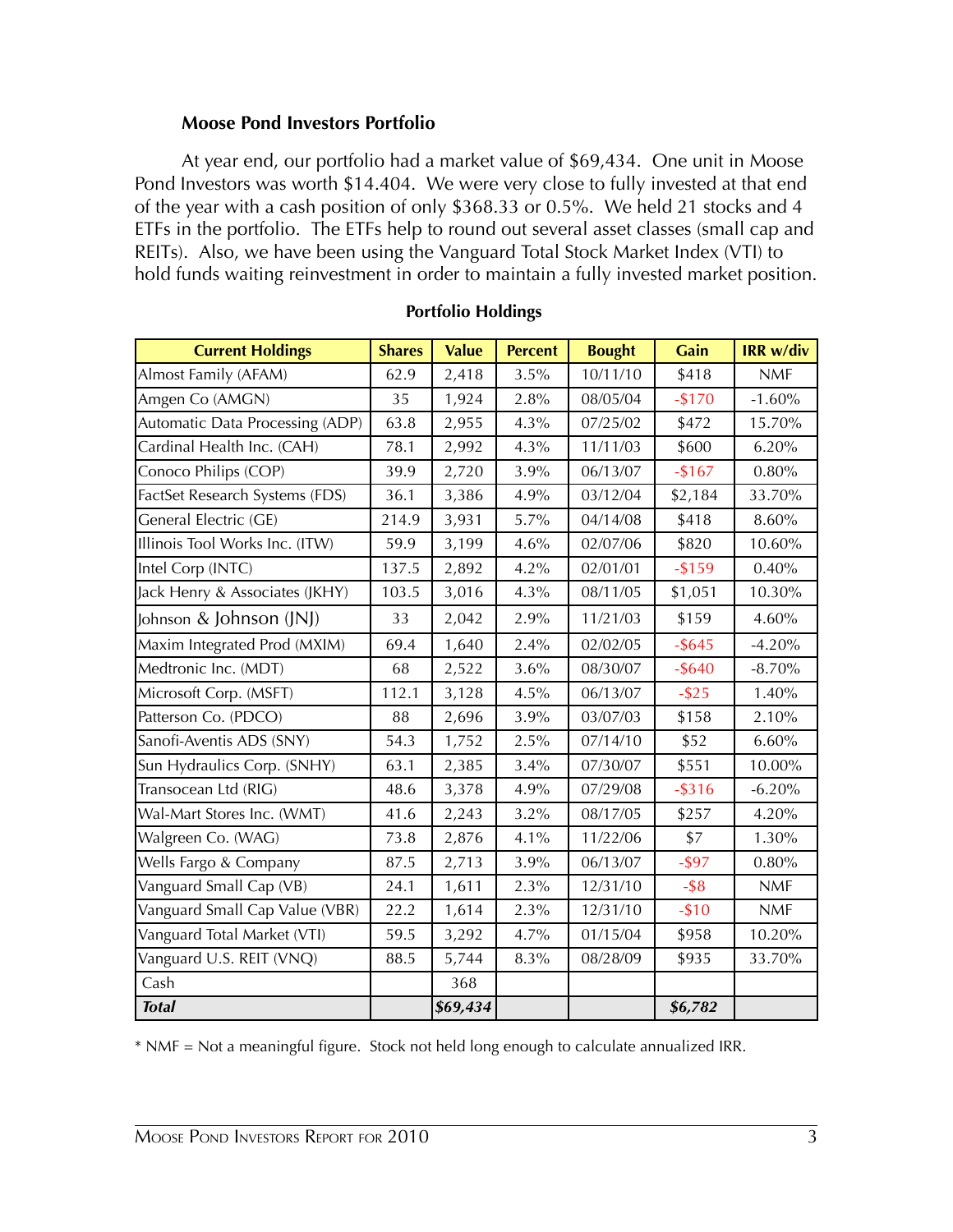#### **Winners and Losers**

For 2010, 19 of our stocks advanced while 7 declined. Momentum and results were definitely on the up side again this year. We only realized a net gain of \$46.07 from sales but we had unrealized gain for the year of \$7,108. We received dividends totaling \$1,263. Our dividends were automatically reinvested at BuyandHold.com.

The following tables show our top 5 winners and losers.

| Top 5<br><b>Gainers</b> | <b>Percent</b><br><b>Change</b> | <b>Dollar</b><br><b>Change</b> |
|-------------------------|---------------------------------|--------------------------------|
| Sun Hydraulics          | 48.30%                          | \$724                          |
| Factset Research        | 43.69%                          | \$995                          |
| Conoco Phillips         | 38.81%                          | \$677                          |
| Jack Henry              | 27.86%                          | \$618                          |
| Cardinal Health         | 21.76%                          | \$478                          |
| <b>Total</b>            |                                 | \$3,491                        |

**Top Five Winners and Losers in 2010**

| <b>Bottom 5</b><br><b>Losers</b> | <b>Percent</b><br><b>Change</b> | <b>Dollar</b><br><b>Change</b> |
|----------------------------------|---------------------------------|--------------------------------|
| Pfizer                           | $-16.57\%$                      | $-$ \$302                      |
| Medtronic                        | $-12.68\%$                      | $-$ \$350                      |
| Microsoft                        | $-3.89%$                        | $-$ \$164                      |
| Amgen                            | $-2.95%$                        | $-$ \$59                       |
| Johnson & Johnson                | $-0.62\%$                       | $-$ \$81                       |
| <b>Total</b>                     |                                 | -\$955                         |

#### **Portfolio Turnover**

Our sales for the year totaled \$9,922. We sold four stocks because their fundamentals had changed for the worse: Garmin, SAP, Superior Energy, and Pfizer. We sold AIG and took our loss. (Only the people at AIG who caused the loss made money.) We sold some of our Vanguard Total Market Index EFT and moved that money into other equities. Total stock purchases including dividends we \$17,428. We took a new position in Sanofi-Aventis replacing Pfizer in the drug sector. We also purchased Vanguard Small Cap and Small Cap Values ETFs to increase our exposure to the small cap asset class.

Portfolio turnover is the rate of trading activity in a portfolio. It is calculated by taking the lesser of purchases or sales, for a year, and dividing by the average total assets during that year. Our average net asset value for 2010 was \$62,170. Thus our portfolio turnover is calculated as follows:

Turnover =  $(Sales / avg. NAV) = (§9,922 / §62,170) = 15.95\%$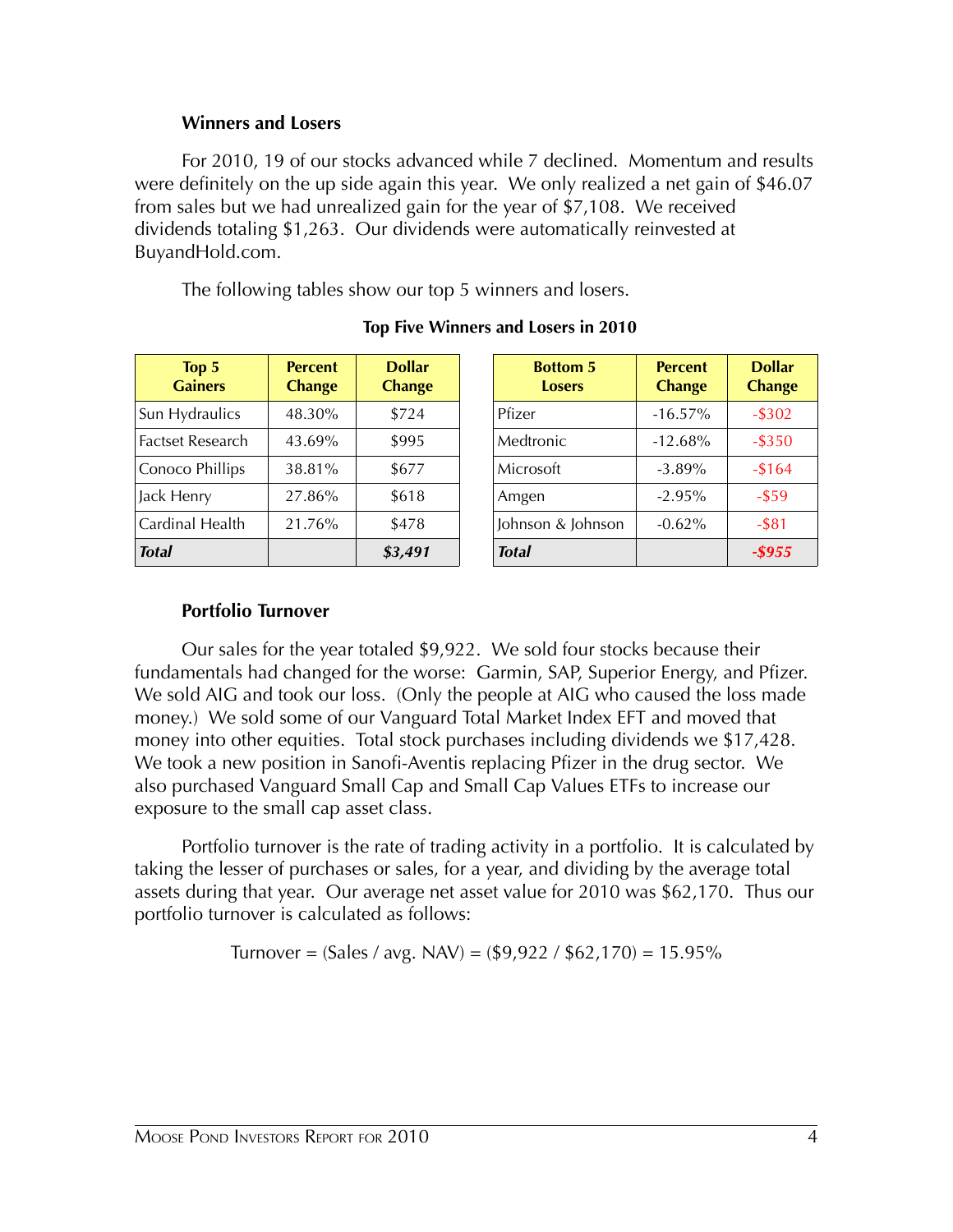| <b>Sold in 2010</b> | <b>Date</b><br><b>Sold</b> | <b>Net Gain</b><br>or (Loss) | <b>Ann'l IRR</b> |
|---------------------|----------------------------|------------------------------|------------------|
| Carefusion          | 03/01/10                   | \$59                         | 78.1%            |
| Garmin              | 10/11/10                   | $-$ \$636                    | $-10.7\%$        |
| Pfizer              | 07/13/10                   | $-$1,039$                    | $-6.0\%$         |
| <b>SAP</b>          | 10/11/10                   | \$256                        | 4.4%             |
| <b>AIG</b>          | 05/03/10                   | $-$1,982$                    | $-70.6%$         |
| <b>Total</b>        |                            | \$1,684                      |                  |

#### **Stocks Sold in 2010**

### **Portfolio Diversification.**

The portfolio contains 25 stocks in six major sectors. This provides sufficient diversification to eliminate most of unsystematic risk in the portfolio (changes in individual stocks or sectors that don't correlate with the overall market). The portfolio has a relatively low RiskGrade rating of 58. Diversification has reduced portfolio risk by 39%. According to RiskGrade, the portfolio is 0.73 times as volatile at the S&P 500 index. (See [RiskGrades.com](http://www.riskgrades.com/) for more information about unsystematic risk.)



The sector diversification in our portfolio does not mirror any particular index. This diversification reflects our purchases of quality growth stocks when they were selling at an attractive valuation.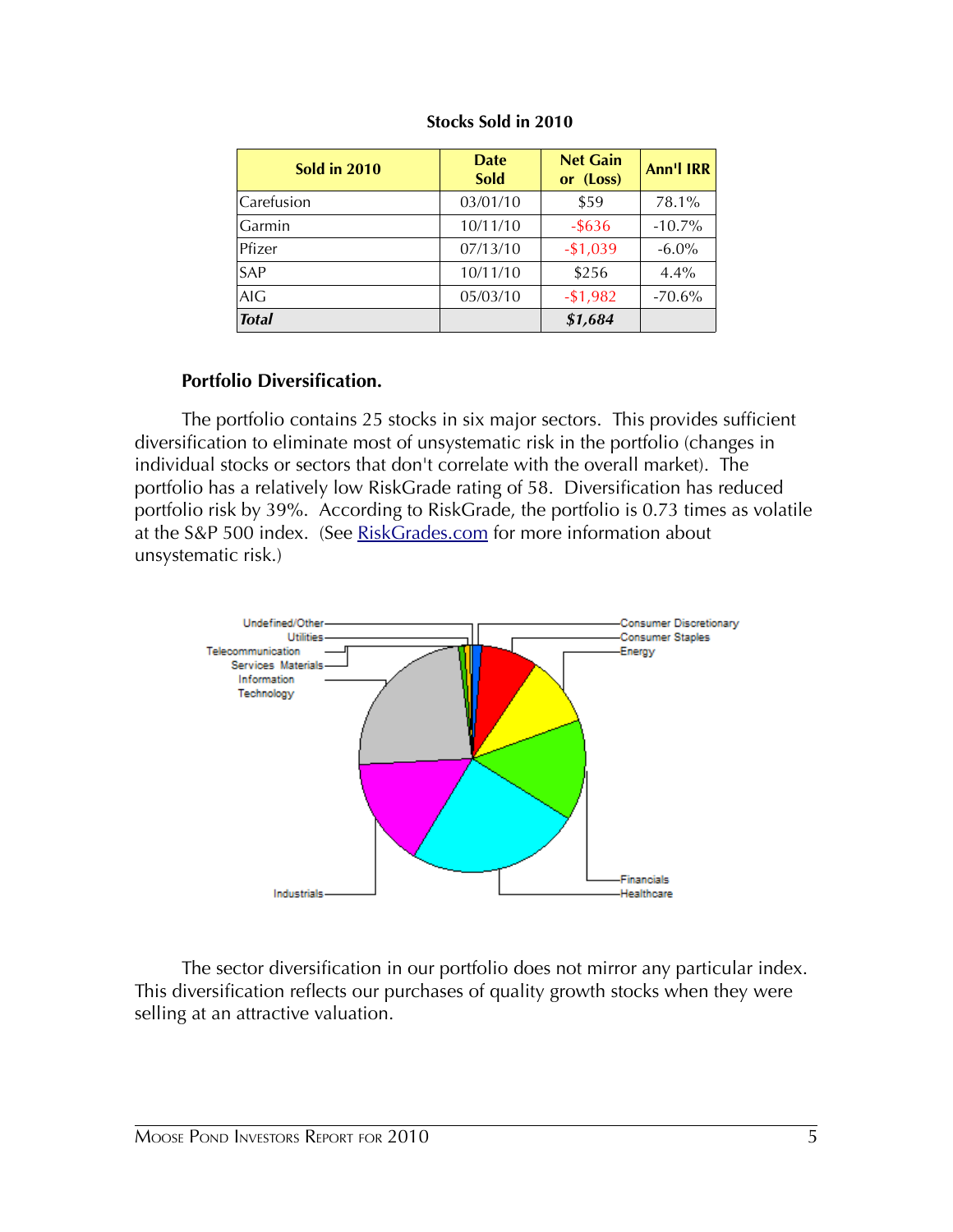| Consumer Discretionary                                | 1.5%          |
|-------------------------------------------------------|---------------|
| <b>Consumer Staples</b>                               | 7.9%<br>10.0% |
| <b>Energy</b><br>Financials                           | 14.4%         |
| Healthcare                                            | 24.7%         |
| Industrials                                           | 15.6%         |
| <b>Information Technology</b>                         | 23.9%         |
| Materials                                             | 0.7%          |
| <b>Telecommunication Services</b><br><b>Utilities</b> | 0.1%<br>0.7%  |
| Undefined/Other                                       | 0.3%          |
| <b>Total:</b>                                         | 100.0%        |

The portfolio is weighted more heavily in large cap stocks. We will continue to look for quality small and medium cap stocks. If we can't find any, we will increase our small cap exposure with ETFs.

| <b>Stock Size</b> | <b>Current</b><br><b>Allocation %</b> | <b>Current</b><br><b>Market Value</b> |
|-------------------|---------------------------------------|---------------------------------------|
| <b>Small</b>      | 17.62                                 | 12,349.38                             |
| <b>Medium</b>     | 20.42                                 | 14,308.74                             |
| Large             | 61.96                                 | 43,419.46                             |
|                   | Total                                 | 70.077.58                             |



Note: Size and sector data reflects the portfolio on 14 Jan 2011.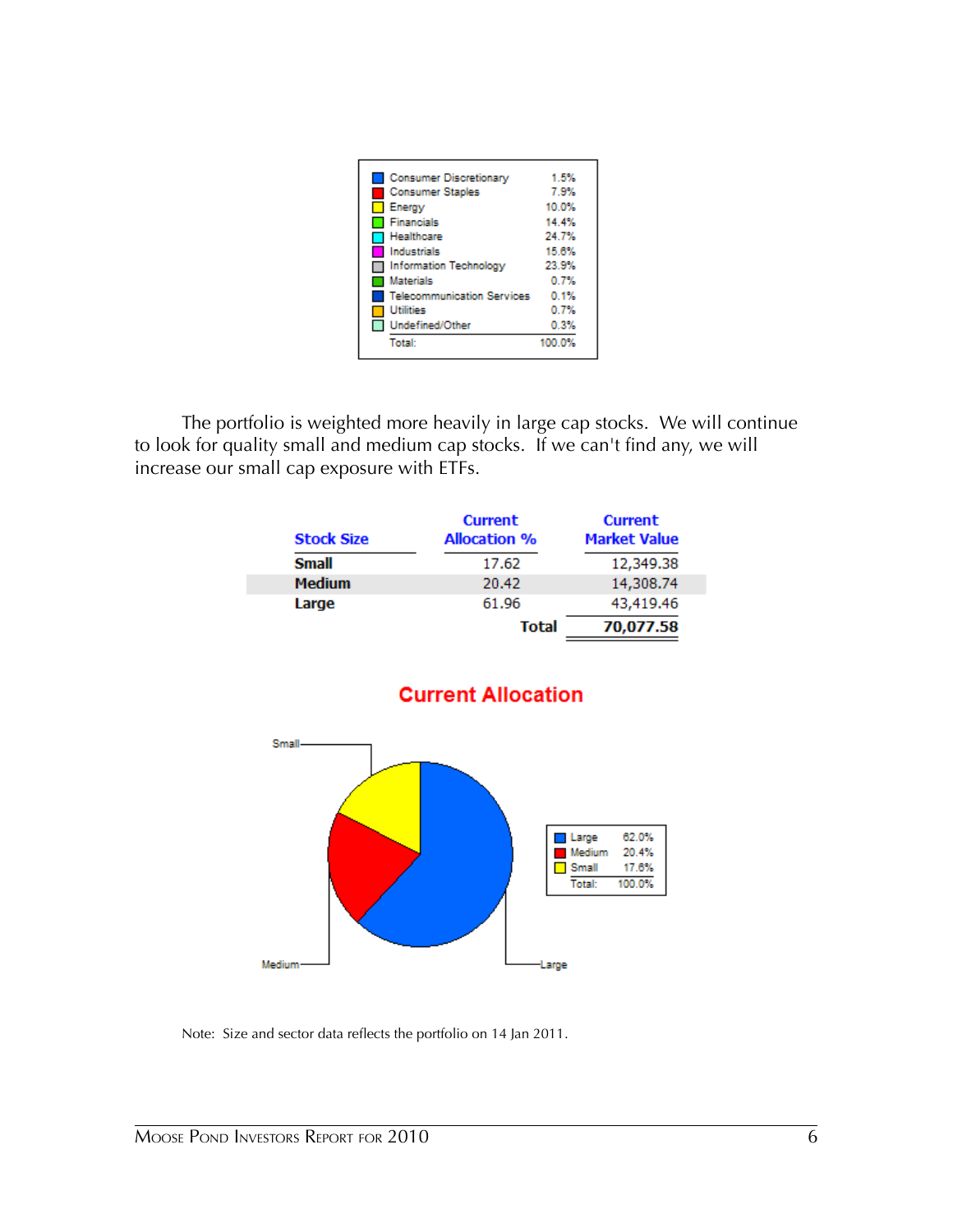#### **Our Investing Philosophy**

We invest in **quality** companies that **grow their earnings** based on a sound business model. We buy these stocks when they are priced to provide **superior long term returns**. While many investors and mutual funds invest in either "growth" or "value" stocks, we look for companies that have both attributes. Growth, quality, and value are interrelated.

A company should have a sound business model that has demonstrated consistent growth in revenue and earnings over the past 3 to 5 years. The company also should have the potential to sustain growth in revenue and earnings into the foreseeable future.

The **quality** of a company, which usually reflects strong management, manifests itself in several ways, including: (1) consistent historical growth in revenue and earnings, (2) steady or increasing pre-tax profit margins, (3) steady or increasing return on equity that is greater than the industry median and is generally greater than 15%, and (4) a strong balance sheet.

Value Line ratings of B++ or better for Financial Strength and 85 or better for Earnings Predictability correlate well with quality and good management. We also compare each company's prospects for future growth and net profit margins with other companies in the same industry. The Manifest Investing quality rating combines these four factors into a single 100 point rating.

**Superior long term returns** can be assessed in two ways: (1) by calculating intrinsic value for a company using discounted cash flow or (2) estimating the projected average return using a stock selection guide or similar calculation. Using the stock selection guide, we look for a projected average return (PAR) greater than 15%. We also look for quality stocks that sell below their intrinsic value. Morningstar uses a discounted cash flow analysis to determine the fair market (or intrinsic) value of a stock. Stocks rated 4 and 5 stars sell below their intrinsic value. It is generally easier – although not as precise – to compare stocks using their projected average return from the stock selection guide.

We prefer companies that, if purchased, offer the possibility of price earnings (PE) ratio expansion. We generally avoid companies with high PEs. High growth stocks with high PEs are particularly vulnerable to large downward price adjustments if the growth outlook for the company slows down.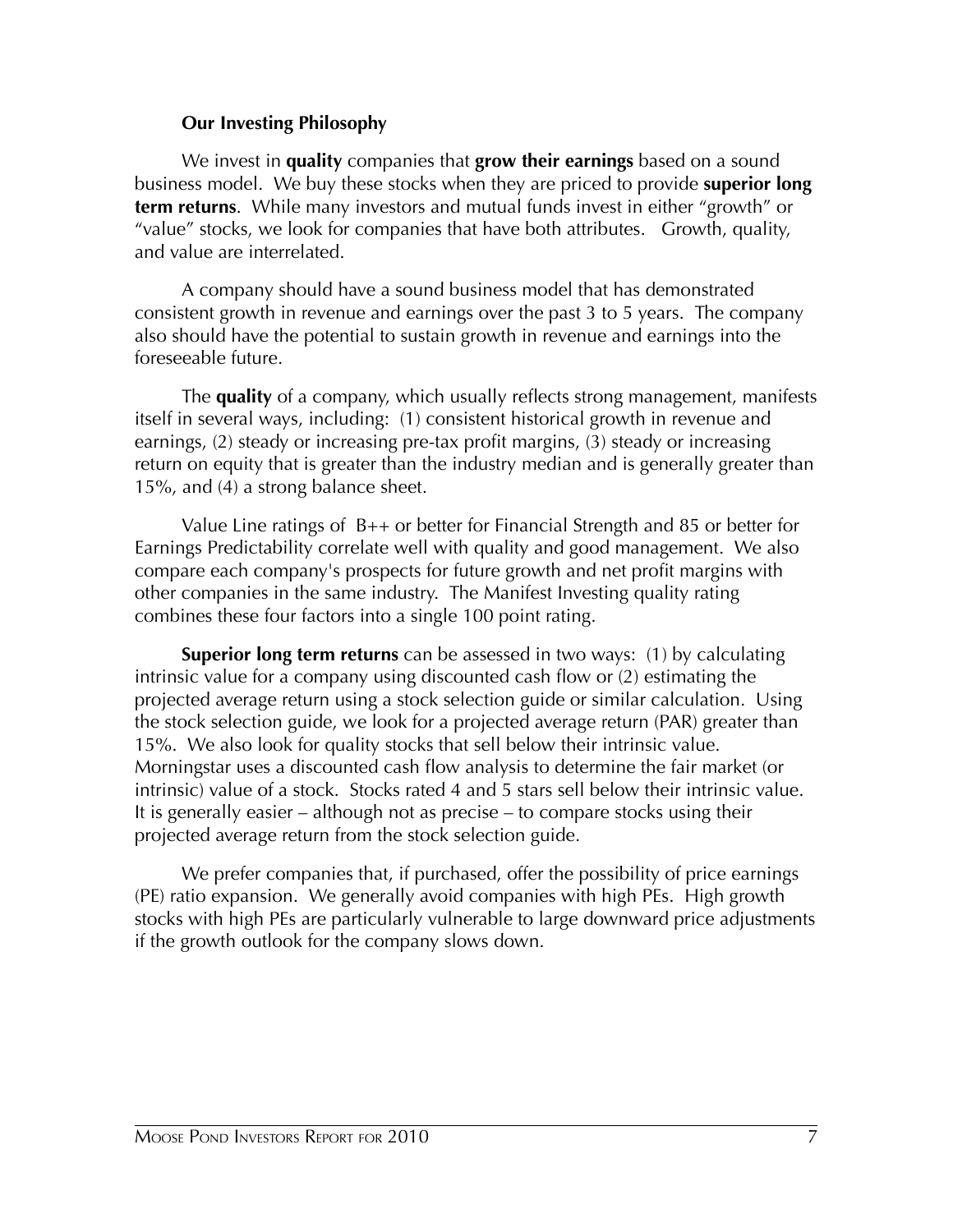Portfolio management is as important, perhaps more important, as selecting good stocks. Several general principles guide our portfolio management:

- We try to stay fully invested and to keep our cash position below 5%.
- We don't try to time the market.
- We maintain about 20 stocks in our portfolio  $+/- 5$ .
- We reinvest all of our dividends in the companies paying the dividends or in the portfolio.
- We will replace a holding if the company's fundamentals deteriorate or if the company becomes overvalued.
- We will replace an individual stock if the replacement company will improve the overall projected average return or the quality of the portfolio.
- We consider diversification when making purchases and try to stay invested in at least five different sectors but we do not have any strict rules about sector weighting or company size.

#### **Summary**

It is a pleasure for me to report a successful year to the partners. We wish all the partners of Moose Pond Investors and their families a prosperous and Happy New Year.

> Ty H. Moose Pond Investors January 16, 2011

Attached: Financial Reports for 2010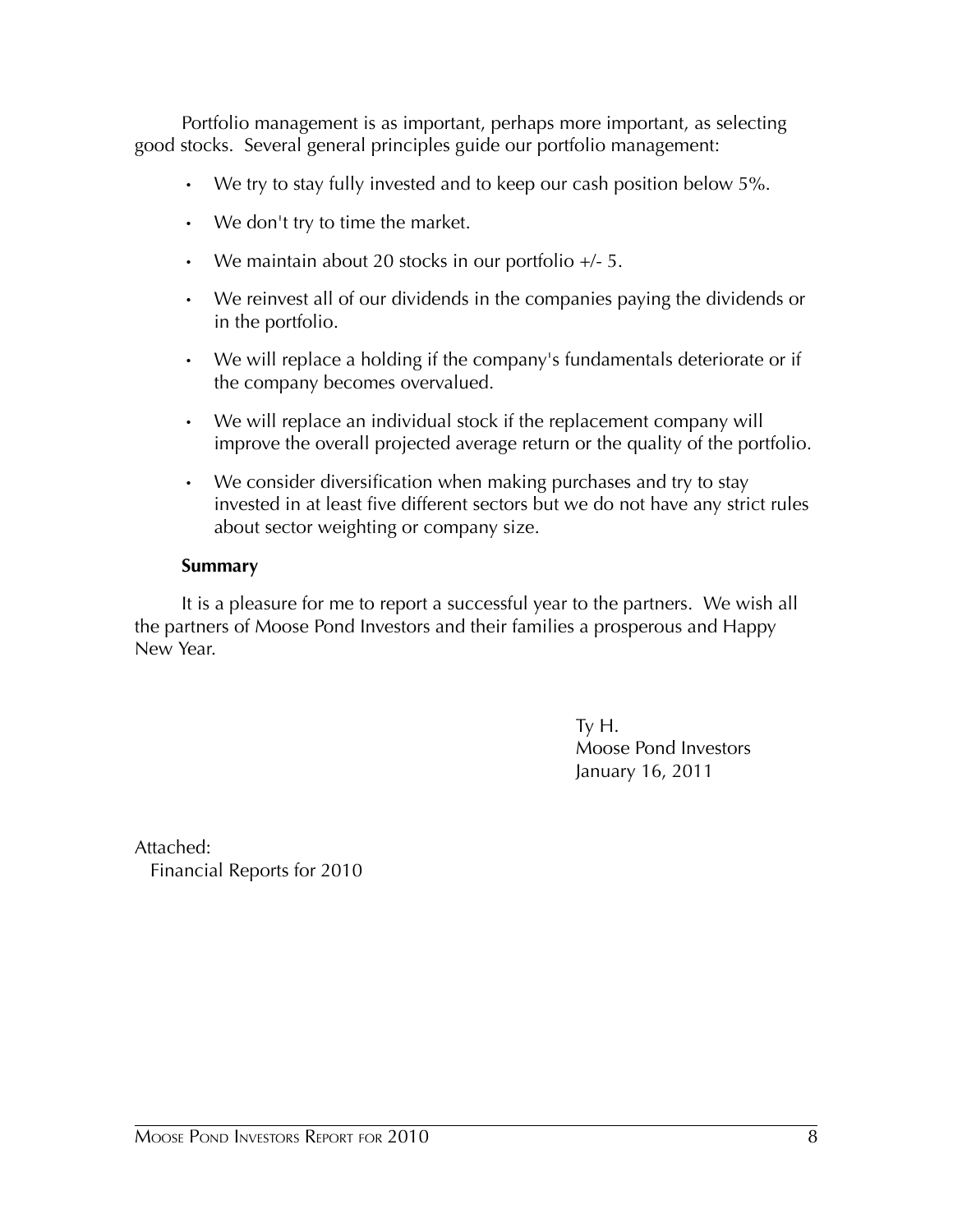Page 1

# **Moose Pond Investors Holdings as of 12/31/2010 Appraisal Report**

| <b>Type/Security</b>         | <b>Quantity</b> | <b>Unit</b><br><b>Cost</b> | <b>Total</b><br><b>Cost</b> | <b>Market</b><br><b>Price</b> | <b>Market</b><br><b>Value</b> | % of<br><b>Portfolio</b> | <b>Unrealized</b><br>Gain/Loss | %<br>G/L | <b>Estimated</b><br><b>Income</b> | <b>Yield</b> | P/E  | <b>Beta</b> |
|------------------------------|-----------------|----------------------------|-----------------------------|-------------------------------|-------------------------------|--------------------------|--------------------------------|----------|-----------------------------------|--------------|------|-------------|
| <b>Money Market Funds</b>    |                 |                            |                             |                               |                               |                          |                                |          |                                   |              |      |             |
| Moose Pond MM Fund           | 368.33000       |                            | 368.33                      |                               | 368.33                        | 0.53                     | 0.00                           | 0.0      | 0.00                              | 0.0          |      |             |
|                              |                 |                            | 368.33                      |                               | 368.33                        | 0.53                     | 0.00                           | $0.0\,$  | 0.00                              | 0.0          |      |             |
| <b>Exchange Traded Funds</b> |                 |                            |                             |                               |                               |                          |                                |          |                                   |              |      |             |
| <b>VG REIT ETF</b>           | 59.45200        | 39.635                     | 2,356.37                    | 55.370                        | 3,291.86                      | 4.74                     | 935.49                         | 39.7     | 0.00                              | $0.0\,$      |      |             |
| VG Sm-Cap ETF                | 22.21600        | 73.010                     | 1,622.00                    | 72.630                        | 1,613.55                      | 2.32                     | $-8.45$                        | $-0.5$   | 0.00                              | $0.0\,$      |      |             |
| VG Sm-Cap Val ETF            | 24.08900        | 67.290                     | 1,620.95                    | 66.860                        | 1,610.59                      | 2.32                     | $-10.36$                       | $-0.6$   | 0.00                              | $0.0\,$      |      |             |
| VG Total Mkt ETF             | 88.46500        | 54.379                     | 4,810.66                    | 64.930                        | 5,744.03                      | 8.27                     | 933.37                         | 19.4     | 0.00                              | $0.0\,$      |      |             |
|                              |                 |                            | 10,409.98                   |                               | 12,260.03                     | 17.66                    | 1,850.05                       | 17.8     | 0.00                              | $0.0\,$      |      |             |
| <b>Common Stocks</b>         |                 |                            |                             |                               |                               |                          |                                |          |                                   |              |      |             |
| Almost Family Inc            | 62.93700        | 31.778                     | 1,999.99                    | 38.420                        | 2,418.04                      | 3.48                     | 418.05                         | 20.9     | 0.00                              | 0.0          | 13.1 | 0.90        |
| Amgen Inc.                   | 35.04300        | 59.754                     | 2,093.97                    | 54.900                        | 1,923.86                      | 2.77                     | $-170.11$                      | $-8.1$   | 0.00                              | 0.0          | 15.2 | 0.81        |
| Automatic Data Proc          | 63.84600        | 38.890                     | 2,482.98                    | 46.280                        | 2,954.79                      | 4.26                     | 471.81                         | 19.0     | 84.28                             | 2.9          | 19.3 | 0.52        |
| Cardinal Health              | 78.11200        | 30.632                     | 2,392.74                    | 38.310                        | 2,992.47                      | 4.31                     | 599.73                         | 25.1     | 37.49                             | 1.3          | 11.2 | 0.68        |
| Conocophillips               | 39.94700        | 72.282                     | 2,887.44                    | 68.100                        | 2,720.39                      | 3.92                     | $-167.05$                      | $-5.8$   | 65.51                             | 2.4          | 7.5  | 0.54        |
| Factset Research             | 36.11600        | 33.284                     | 1,202.09                    | 93.760                        | 3,386.24                      | 4.88                     | 2,184.15                       | 181.7    | 17.34                             | 0.5          | 48.3 | 0.63        |
| General Electric Co          | 214.91400       | 16.344                     | 3,512.61                    | 18.290                        | 3,930.78                      | 5.66                     | 418.17                         | 11.9     | 266.49                            | 6.8          | 8.5  | 0.97        |
| <b>Illinois Tool Works</b>   | 59.90200        | 39.654                     | 2,375.37                    | 53.400                        | 3,198.77                      | 4.61                     | 823.40                         | 34.7     | 50.32                             | 1.6          | 16.8 | 1.01        |
| Intel                        | 137.50670       | 22.190                     | 3,051.27                    | 21.030                        | 2,891.77                      | 4.16                     | $-159.50$                      | $-5.2$   | 61.88                             | 2.1          | 23.9 | 2.06        |
| Jack Henry & Assoc.          | 103.45700       | 18.992                     | 1,964.83                    | 29.150                        | 3,015.77                      | 4.34                     | 1,050.94                       | 53.5     | 26.90                             | 0.9          | 25.6 | 1.48        |
| Johnson & Johnson            | 33.01600        | 57.027                     | 1,882.80                    | 61.850                        | 2,042.04                      | 2.94                     | 159.24                         | 8.5      | 54.81                             | 2.7          | 15.6 | 0.24        |
| Maxim Integrated Pr          | 69.41400        | 33.196                     | 2,304.25                    | 23.620                        | 1,639.56                      | 2.36                     | $-664.69$                      | $-28.8$  | 52.06                             | 3.2          | 71.6 | 2.18        |
| Medtronic Inc                | 67.99500        | 46.498                     | 3,161.64                    | 37.090                        | 2,521.93                      | 3.63                     | $-639.71$                      | $-20.2$  | 34.00                             | 1.3          | 15.0 | 0.24        |
| Microsoft Corp               | 112.06900       | 28.122                     | 3,151.59                    | 27.910                        | 3,127.85                      | 4.50                     | $-23.74$                       | $-0.8$   | 44.83                             | 1.4          | 19.7 | 1.06        |
| Patterson Dental Co          | 88.00900        | 28.838                     | 2,538.01                    | 30.630                        | 2,695.72                      | 3.88                     | 157.71                         | 6.2      | 0.00                              | 0.0          | 19.5 |             |
| Sanofi-aventis               | 54.34700        | 31.280                     | 1,699.98                    | 32.230                        | 1,751.60                      | 2.52                     | 51.62                          | $3.0\,$  | 0.00                              | $0.0\,$      | 0.0  |             |
| Sun Hydraulics Corp          | 63.08200        | 29.024                     | 1,830.90                    | 37.800                        | 2,384.50                      | 3.43                     | 553.60                         | 30.2     | 15.14                             | 0.6          | 31.8 | 0.53        |
| Transocean Inc               | 48.59100        | 76.021                     | 3,693.92                    | 69.510                        | 3,377.56                      | 4.86                     | $-316.36$                      | $-8.6$   | 0.00                              | $0.0\,$      | 4.8  | 1.28        |
| Walgreen Co                  | 73.82900        | 38.865                     | 2,869.36                    | 38.960                        | 2,876.38                      | 4.14                     | 7.02                           | 0.2      | 28.06                             | 1.0          | 19.2 | 0.40        |
| <b>Wal-mart Stores</b>       | 41.59500        | 47.761                     | 1,986.62                    | 53.930                        | 2,243.22                      | 3.23                     | 256.60                         | 12.9     | 36.60                             | 1.6          | 17.9 | 0.55        |
| Wells Fargo & Co             | 87.52900        | 32.098                     | 2,809.54                    | 30.990                        | 2,712.52                      | 3.91                     | $-97.02$                       | $-3.5$   | 108.54                            | 4.0          | 11.9 | 0.45        |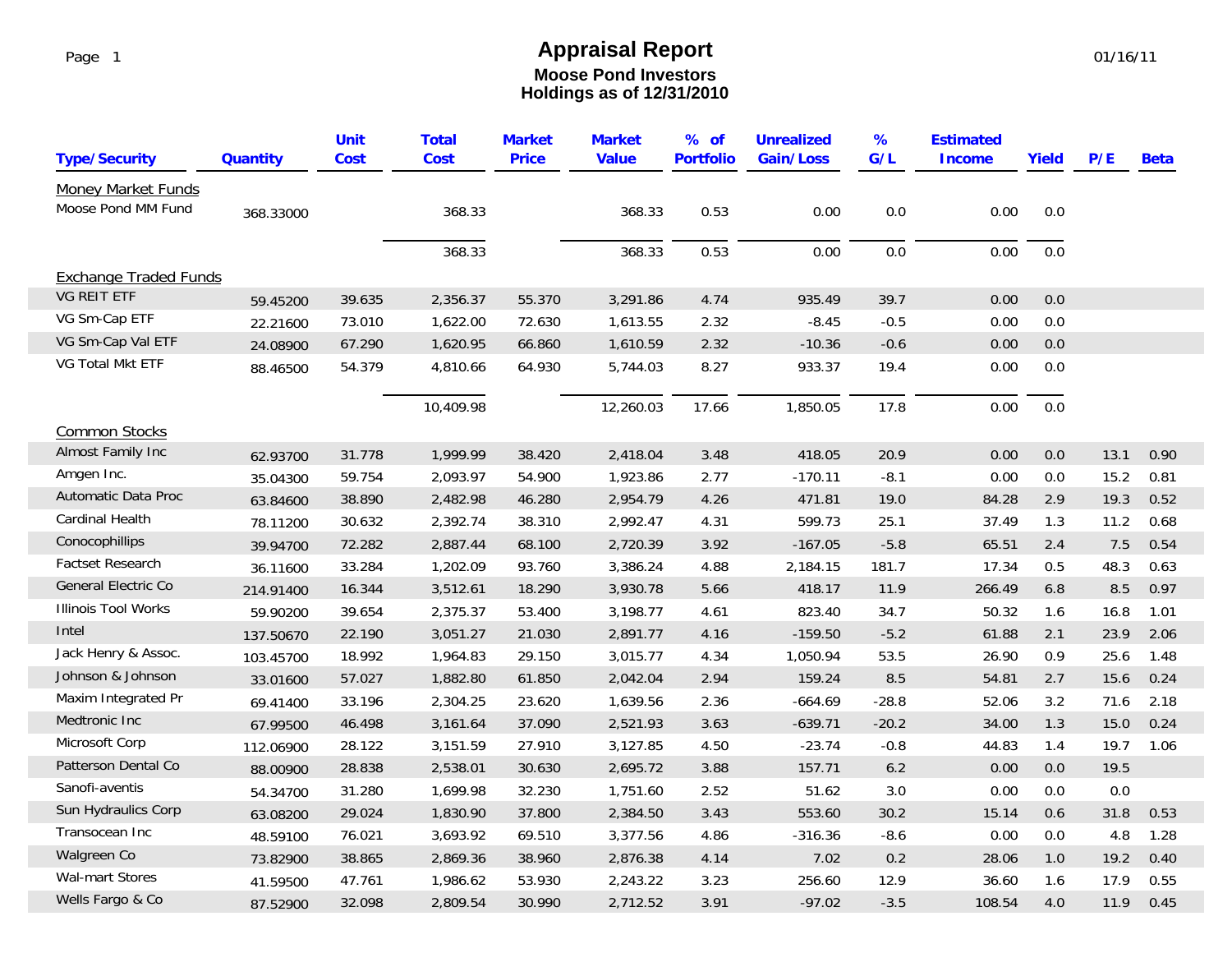Page 2

### **Moose Pond Investors Holdings as of 12/31/2010 Appraisal Report**

| <b>Type/Security</b> | Quantity        | Unit<br>Cost | <b>Total</b><br>Cost | <b>Market</b><br><b>Price</b> | <b>Market</b><br><b>Value</b>                                                                                                     | $%$ of<br><b>Portfolio</b> | <b>Unrealized</b><br>Gain/Loss | ℅<br>G/L | <b>Estimated</b><br><b>Income</b> | Yield | P/E  | <b>Beta</b> |
|----------------------|-----------------|--------------|----------------------|-------------------------------|-----------------------------------------------------------------------------------------------------------------------------------|----------------------------|--------------------------------|----------|-----------------------------------|-------|------|-------------|
|                      |                 |              | 51,891.90            |                               | 56,805.75                                                                                                                         | 81.81                      | 4,913.85                       | 9.5      | 984.25                            |       | 19.2 | 0.87        |
|                      | T <u>otals:</u> |              | 62,670.21            |                               | 69,434.11<br><u> 1980 - Johann Barnett, filosof amerikan bisa di sebagai personal dan bisa di sebagai personal dan bisa di se</u> |                            | 6.763.90                       | 10.8     | 984.25                            |       | 19.2 | 0.87        |
|                      |                 |              |                      |                               |                                                                                                                                   |                            |                                |          |                                   |       |      |             |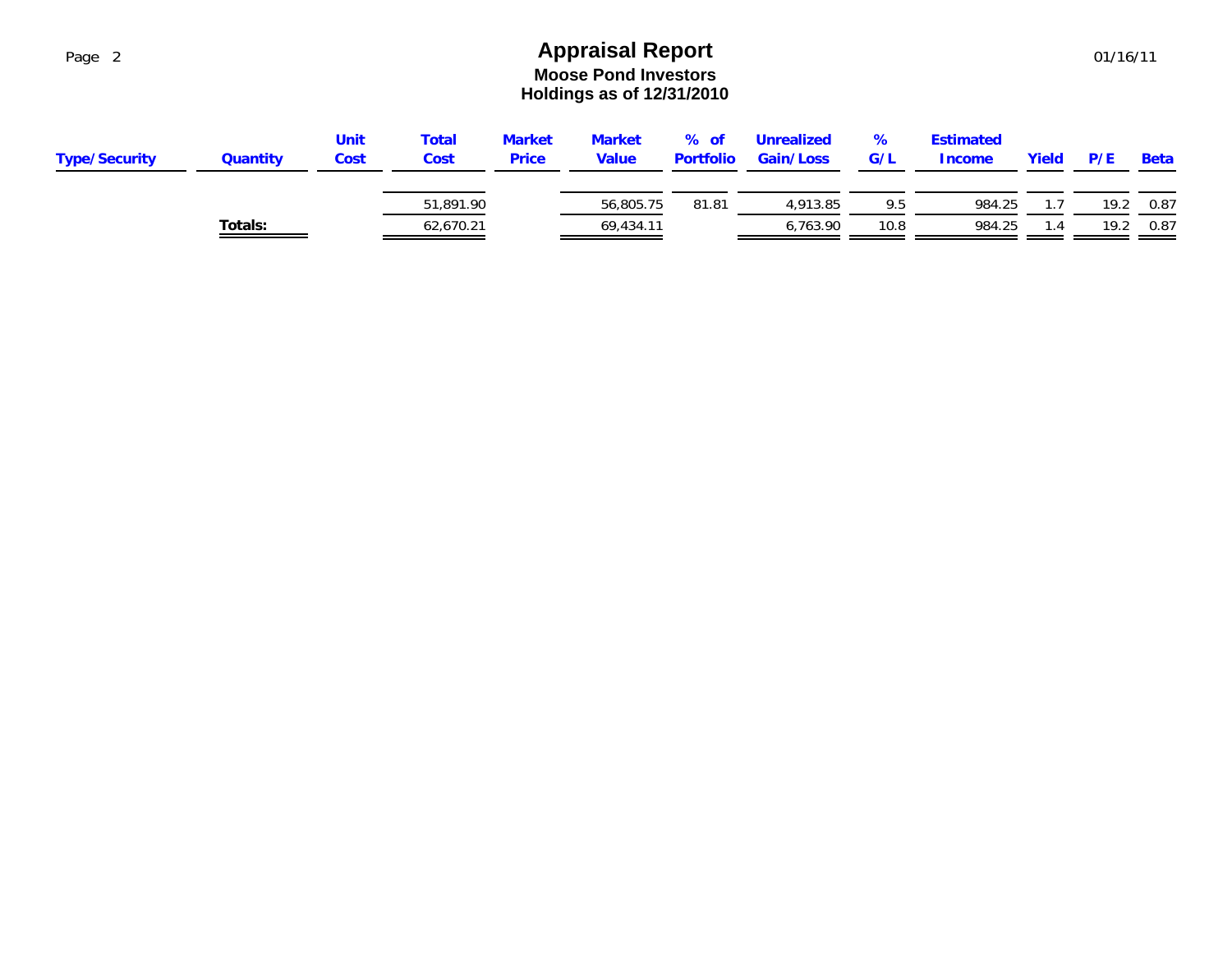**Moose Pond Investors** Page 1 **Performance Report Performance Report** 01/16/11 **IRR Period - 01/01/2010 Thru 12/31/2010**

| <b>Type/Security</b>                   | <b>Beginning</b><br><b>Market Value</b> | <b>Additions/</b><br><b>Withdrawals</b> | <b>Unrealized</b><br><b>Gain/Loss</b><br>for the period | <b>Realized</b><br>Gain/Loss<br>for the period | <b>Ending</b><br><b>Market Value</b> | <b>Income</b><br><b>Received</b> | <b>IRR</b><br><b>For Period</b> | <b>Annualized</b><br><b>IRR</b> |
|----------------------------------------|-----------------------------------------|-----------------------------------------|---------------------------------------------------------|------------------------------------------------|--------------------------------------|----------------------------------|---------------------------------|---------------------------------|
| <b>Money Market Funds</b>              |                                         |                                         |                                                         |                                                |                                      |                                  |                                 |                                 |
| Moose Pond MM Fund                     | 2,225.89                                | $-1,857.56$                             | 0.00                                                    | 0.00                                           | 368.33                               | 7.27                             | 0.42                            | 0.42                            |
| <b>Subtotal for Money Market Fund</b>  | 2,225.89                                | $-1,857.56$                             | 0.00                                                    | 0.00                                           | 368.33                               | 7.27                             |                                 |                                 |
| <b>Exchange Traded Funds</b>           |                                         |                                         |                                                         |                                                |                                      |                                  |                                 |                                 |
| <b>VG REIT ETF</b>                     | 2,582.71                                | 82.55                                   | 626.60                                                  | 0.00                                           | 3,291.86                             | 109.93                           | 28.66                           | 28.66                           |
| VG Sm-Cap ETF                          | 0.00                                    | 1,622.00                                | $-8.45$                                                 | 0.00                                           | 1,613.55                             | 0.00                             | $\star\star\star$               | $\star\star\star$               |
| VG Sm-Cap Val ETF                      | 0.00                                    | 1,620.95                                | $-10.36$                                                | 0.00                                           | 1,610.59                             | 0.00                             | $\star\star\star$               | $***$                           |
| <b>VG Total Mkt ETF</b>                | 3,216.87                                | 1,998.47                                | 569.87                                                  | $-41.18$                                       | 5,744.03                             | 101.11                           | 13.38                           | 13.38                           |
| <b>Subtotal for Exchange Traded Fu</b> | 5,799.58                                | 5,323.97                                | 1,177.66                                                | $-41.18$                                       | 12,260.03                            | 211.04                           |                                 |                                 |
| <b>Common Stocks</b>                   |                                         |                                         |                                                         |                                                |                                      |                                  |                                 |                                 |
| Almost Family Inc                      | 0.00                                    | 1,999.99                                | 418.05                                                  | 0.00                                           | 2,418.04                             | 0.00                             | 20.90*                          | 132.78                          |
| American Internatio                    | 44.36                                   | $-58.41$                                | 0.00                                                    | 14.05                                          | 0.00                                 | 0.00                             | $31.65*$                        | 126.14                          |
| Amgen Inc.                             | 1,982.38                                | 0.00                                    | $-58.52$                                                | 0.00                                           | 1,923.86                             | 0.00                             | $-2.95$                         | $-2.95$                         |
| Automated Data Proc                    | 2,733.89                                | 0.00                                    | 220.90                                                  | 0.00                                           | 2,954.79                             | 86.80                            | 11.48                           | 11.48                           |
| <b>Cardinal Health</b>                 | 1,571.54                                | 943.06                                  | 477.87                                                  | 0.00                                           | 2,992.47                             | 52.16                            | 21.76                           | 21.76                           |
| Carefusion                             | 605.67                                  | $-629.61$                               | 0.00                                                    | 23.94                                          | 0.00                                 | 0.00                             | $3.96*$                         | 26.63                           |
| Conocophillips                         | 1,959.81                                | 83.77                                   | 676.81                                                  | 0.00                                           | 2,720.39                             | 83.81                            | 38.81                           | 38.81                           |
| <b>Factset Research</b>                | 2,052.90                                | 338.73                                  | 994.61                                                  | 0.00                                           | 3,386.24                             | 31.96                            | 43.69                           | 43.69                           |
| Garmin                                 | 1,588.42                                | $-1,556.42$                             | 0.00                                                    | $-32.00$                                       | 0.00                                 | 77.61                            | $2.87*$                         | 3.71                            |
| General Electric Co                    | 3,170.52                                | 88.81                                   | 671.45                                                  | 0.00                                           | 3,930.78                             | 88.81                            | 23.98                           | 23.98                           |
| <b>Illinois Tool Works</b>             | 2,798.44                                | 74.70                                   | 325.63                                                  | 0.00                                           | 3,198.77                             | 74.78                            | 14.31                           | 14.31                           |
| Intel                                  | 1,458.08                                | 1,305.46                                | 128.23                                                  | 0.00                                           | 2,891.77                             | 55.50                            | 10.65                           | 10.65                           |
| Jack Henry & Assoc.                    | 2,358.75                                | 38.91                                   | 618.11                                                  | 0.00                                           | 3,015.77                             | 38.95                            | 27.86                           | 27.86                           |
| Johnson & Johnson                      | 2,054.74                                | 68.10                                   | $-80.80$                                                | 0.00                                           | 2,042.04                             | 68.16                            | $-0.62$                         | $-0.62$                         |
| Lowe's Companies In                    | 9.64                                    | $-9.05$                                 | 0.00                                                    | $-0.59$                                        | 0.00                                 | 0.03                             | $-5.91*$                        | $-42.66$                        |
| Maxim Integrated Pr                    | 1,351.04                                | 55.40                                   | 233.12                                                  | 0.00                                           | 1,639.56                             | 55.43                            | 21.36                           | 21.36                           |
| Medtronic Inc                          | 1,562.87                                | 1,308.58                                | $-349.52$                                               | 0.00                                           | 2,521.93                             | 41.65                            | $-12.68$                        | $-12.68$                        |
| Microsoft Corp                         | 2,738.87                                | 552.96                                  | $-163.98$                                               | 0.00                                           | 3,127.85                             | 53.02                            | $-3.89$                         | $-3.89$                         |
| Occidental Petroleu                    | 11.39                                   | $-11.01$                                | 0.00                                                    | $-0.38$                                        | 0.00                                 | 0.04                             | $-2.99*$                        | $-24.21$                        |
| Patterson Dental Co                    | 1,223.40                                | 1,263.09                                | 209.23                                                  | 0.00                                           | 2,695.72                             | 13.15                            | 14.96                           | 14.96                           |
| Pfizer Inc.                            | 1,627.51                                | $-1,325.50$                             | 0.00                                                    | $-302.01$                                      | 0.00                                 | 32.36                            | $-16.57*$                       | $-28.88$                        |
| Sanofi-aventis                         | 0.00                                    | 1,699.98                                | 51.62                                                   | 0.00                                           | 1,751.60                             | 0.00                             | $3.04*$                         | 6.59                            |
| Sap Ag                                 | 2,491.04                                | $-2,718.24$                             | 0.00                                                    | 227.20                                         | 0.00                                 | 30.28                            | $10.34*$                        | 13.48                           |
| Sun Hydraulics Corp                    | 1,607.81                                | 53.11                                   | 723.58                                                  | 0.00                                           | 2,384.50                             | 53.17                            | 48.31                           | 48.31                           |
| Superior Energy Ser                    | 1,783.06                                | $-1,940.10$                             | 0.00                                                    | 157.04                                         | 0.00                                 | 0.00                             | $8.81*$                         | 11.46                           |
| Transocean Inc                         | 1,522.77                                | 1,593.96                                | 260.83                                                  | 0.00                                           | 3,377.56                             | 0.00                             | 11.66                           | 11.66                           |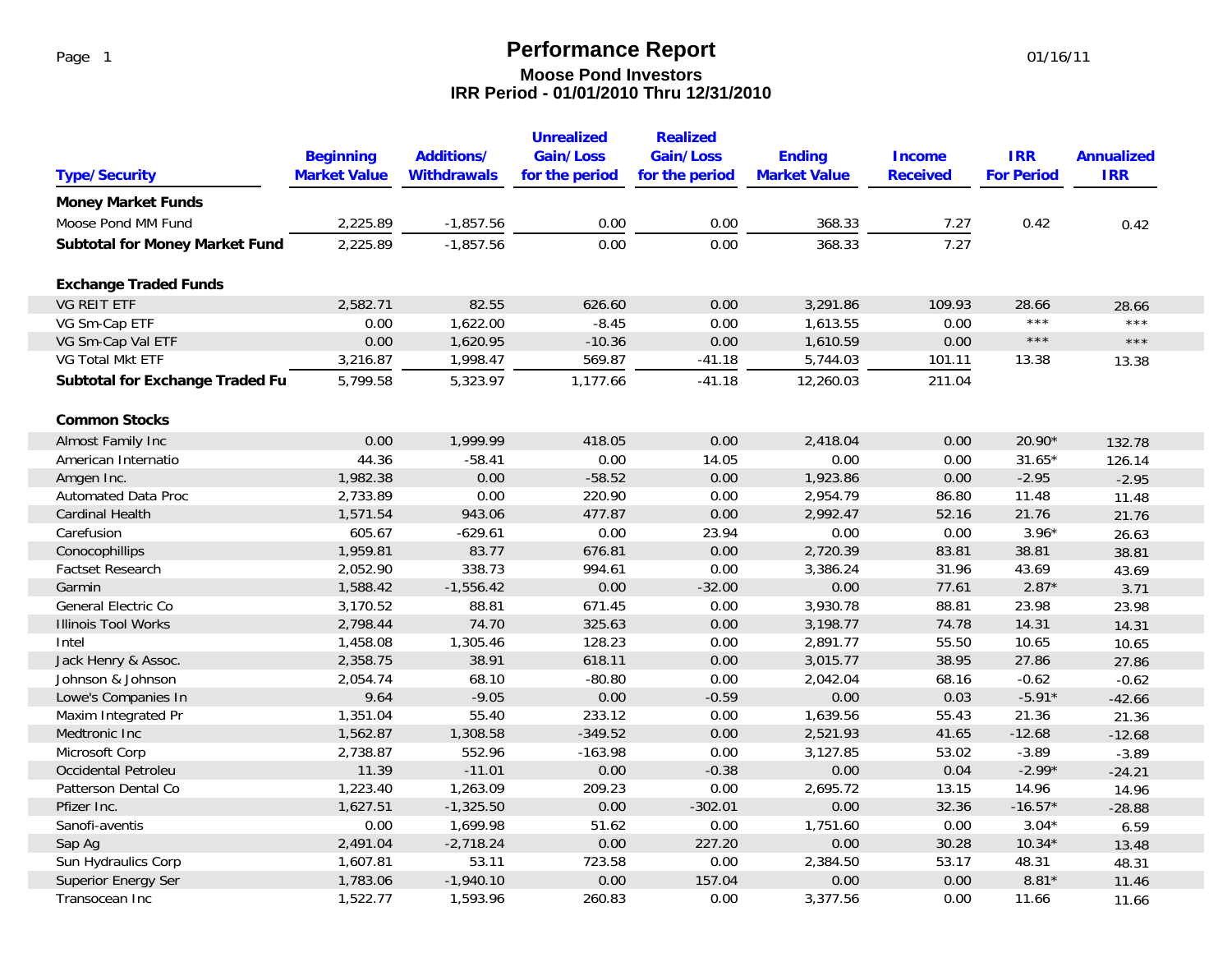**Moose Pond Investors** Page 2 **Performance Report Performance Report** 01/16/11 **IRR Period - 01/01/2010 Thru 12/31/2010**

| <b>Type/Security</b>              | <b>Beginning</b><br><b>Market Value</b> | Additions/<br><b>Withdrawals</b> | <b>Unrealized</b><br>Gain/Loss<br>for the period | <b>Realized</b><br>Gain/Loss<br>for the period | <b>Ending</b><br><b>Market Value</b> | <b>Income</b><br><b>Received</b> | <b>IRR</b><br><b>For Period</b> | <b>Annualized</b><br><b>IRR</b> |
|-----------------------------------|-----------------------------------------|----------------------------------|--------------------------------------------------|------------------------------------------------|--------------------------------------|----------------------------------|---------------------------------|---------------------------------|
| <b>Common Stocks</b>              |                                         |                                  |                                                  |                                                |                                      |                                  |                                 |                                 |
| Walgreen Co                       | 2,658.67                                | 45.53                            | 172.18                                           | 0.00                                           | 2,876.38                             | 45.57                            | 8.19                            | 8.19                            |
| Wal-mart Stores                   | 2,174.56                                | 48.28                            | 20.38                                            | 0.00                                           | 2,243.22                             | 48.38                            | 3.16                            | 3.16                            |
| Wells Fargo & Co                  | 1,668.39                                | 663.57                           | 380.56                                           | 0.00                                           | 2,712.52                             | 13.64                            | 21.87                           | 21.87                           |
| <b>Subtotal for Common Stocks</b> | 46,810.52                               | 3.977.65                         | 5,930.34                                         | 87.25                                          | 56,805.76                            | 1,045.26                         |                                 |                                 |
| Total for Portfolio(s)            | 54,835.99                               | 7,444.06                         | 7,108.00                                         | 46.07                                          | 69,434.12                            | 1,263.57                         | 14.40                           | 14.40                           |
| <b>Performance Comparison</b>     |                                         |                                  |                                                  |                                                |                                      |                                  |                                 |                                 |
| Dow Jones Ind. Ave                | 10.428.05                               |                                  | 1.149.46                                         |                                                | 11,577.51                            |                                  | 11.02                           | 11.02                           |
| S&P 500                           | 1,115.10                                |                                  | 142.54                                           |                                                | 1,257.64                             |                                  | 12.78                           | 12.78                           |
| <b>NASDAQ</b>                     | 2,269.15                                |                                  | 383.72                                           |                                                | 2,652.87                             |                                  | 16.91                           | 16.91                           |
| Portfolio(s) Performance          | 54,835.99                               | 7,444.06                         | 7,108.00                                         | 46.07                                          | 69,434.12                            | 1,263.57                         | 14.40                           | 14.40                           |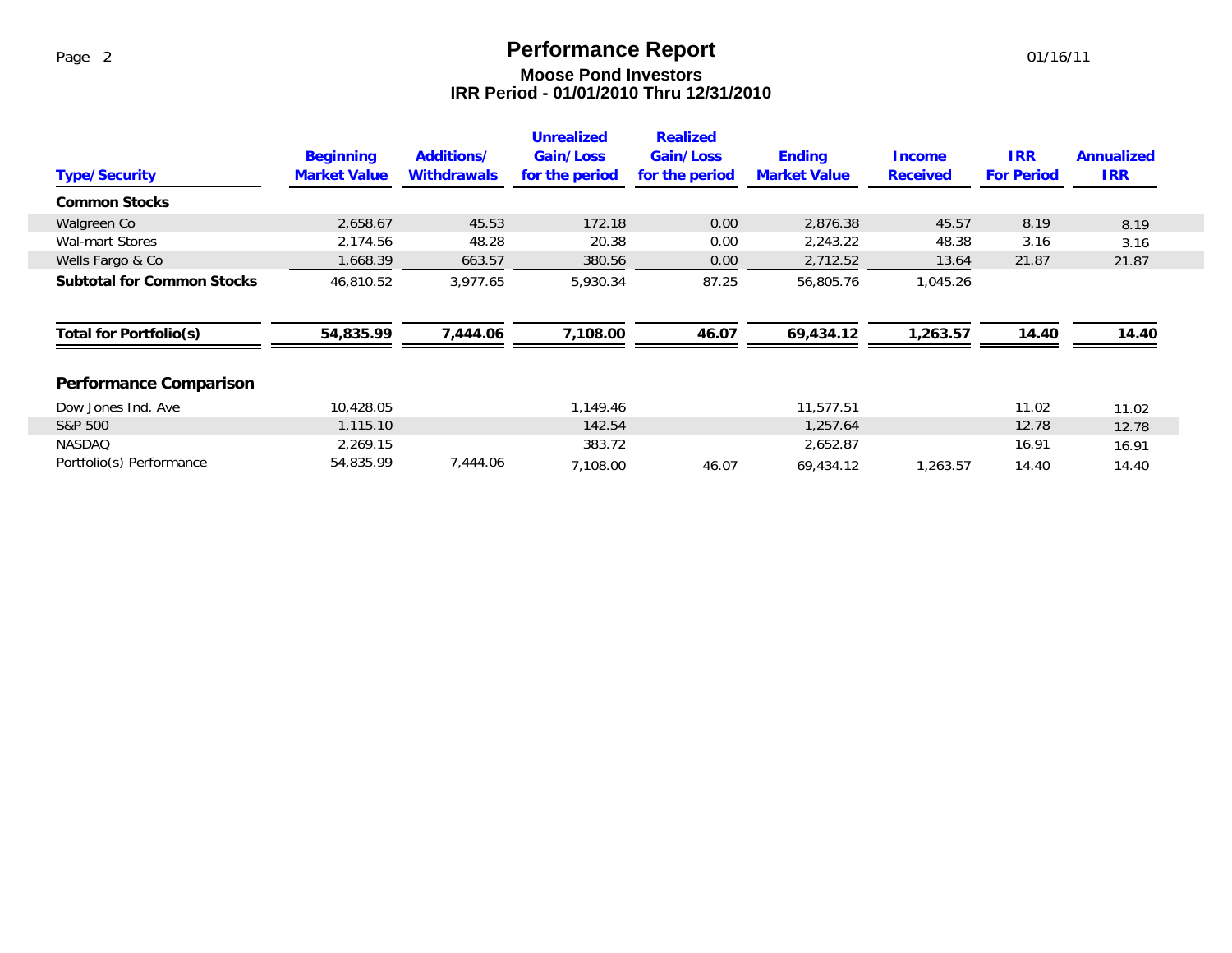# **Moose Pond Investors Date Range - 01/01/2010 Thru 12/31/2010 Sold Securities - Summary Detail**

| <b>Security</b>                   | <b>Quantity</b> | <b>Average</b><br><b>Cost</b> | <b>Total</b><br><b>Cost</b> | <b>Average</b><br><b>Price</b> | <b>Sale</b><br><b>Proceeds</b> | <b>Realized</b><br><b>Gain/Loss</b> | $\%$<br>G/L |
|-----------------------------------|-----------------|-------------------------------|-----------------------------|--------------------------------|--------------------------------|-------------------------------------|-------------|
| <b>Short Term Activity:</b>       |                 |                               |                             |                                |                                |                                     |             |
| Carefusion                        | 14.79950        | 19.288                        | 285.46                      | 26.002                         | 384.81                         | 99.35                               | 34.80       |
| Garmin                            | 3.26200         | 35.395                        | 115.46                      | 30.392                         | 99.14                          | $-16.32$                            | $-14.13$    |
| Lowe's Companies In               | 0.41300         | 22.300                        | 9.21                        | 21.961                         | 9.07                           | $-0.14$                             | $-1.52$     |
| Pfizer Inc.                       | 3.58100         | 16.920                        | 60.59                       | 14.859                         | 53.21                          | $-7.38$                             | $-12.18$    |
| Sap Ag                            | 0.57200         | 60.542                        | 34.63                       | 51.206                         | 29.29                          | $-5.34$                             | $-15.42$    |
| <b>Total Short Term Activity:</b> |                 |                               | 505.35                      |                                | 575.52                         | 70.17                               | 13.89       |
| Long Term Activity:               |                 |                               |                             |                                |                                |                                     |             |
| American Internatio               | 1.47950         | 1,375.188                     | 2,034.59                    | 39.473                         | 58.40                          | $-1,976.19$                         | $-97.13$    |
| Carefusion                        | 9.41750         | 30.330                        | 285.63                      | 25.997                         | 244.83                         | $-40.80$                            | $-14.28$    |
| Garmin                            | 50.50700        | 42.666                        | 2,154.91                    | 30.390                         | 1,534.89                       | $-620.02$                           | $-28.77$    |
| Occidental Petroleu               | 0.14000         | 61.857                        | 8.66                        | 78.643                         | 11.01                          | 2.35                                | 27.14       |
| Pfizer Inc.                       | 87.85700        | 26.593                        | 2,336.36                    | 14.850                         | 1,304.64                       | $-1,031.72$                         | $-44.16$    |
| Sap Ag                            | 53.12600        | 46.259                        | 2,457.53                    | 51.184                         | 2,719.19                       | 261.66                              | 10.65       |
| Superior Energy Ser               | 73.40700        | 31.332                        | 2,299.99                    | 26.429                         | 1,940.09                       | $-359.90$                           | $-15.65$    |
| VG Total Mkt ETF                  | 29.00000        | 43.962                        | 1,274.89                    | 54.950                         | 1,593.55                       | 318.66                              | 25.00       |
| <b>Total Long Term Activity:</b>  |                 |                               | 12,852.56                   |                                | 9,406.60                       | $-3,445.96$                         | $-26.81$    |
|                                   |                 |                               | 13,357.91                   |                                | 9,982.12                       | $-3,375.79$                         | $-25.27$    |